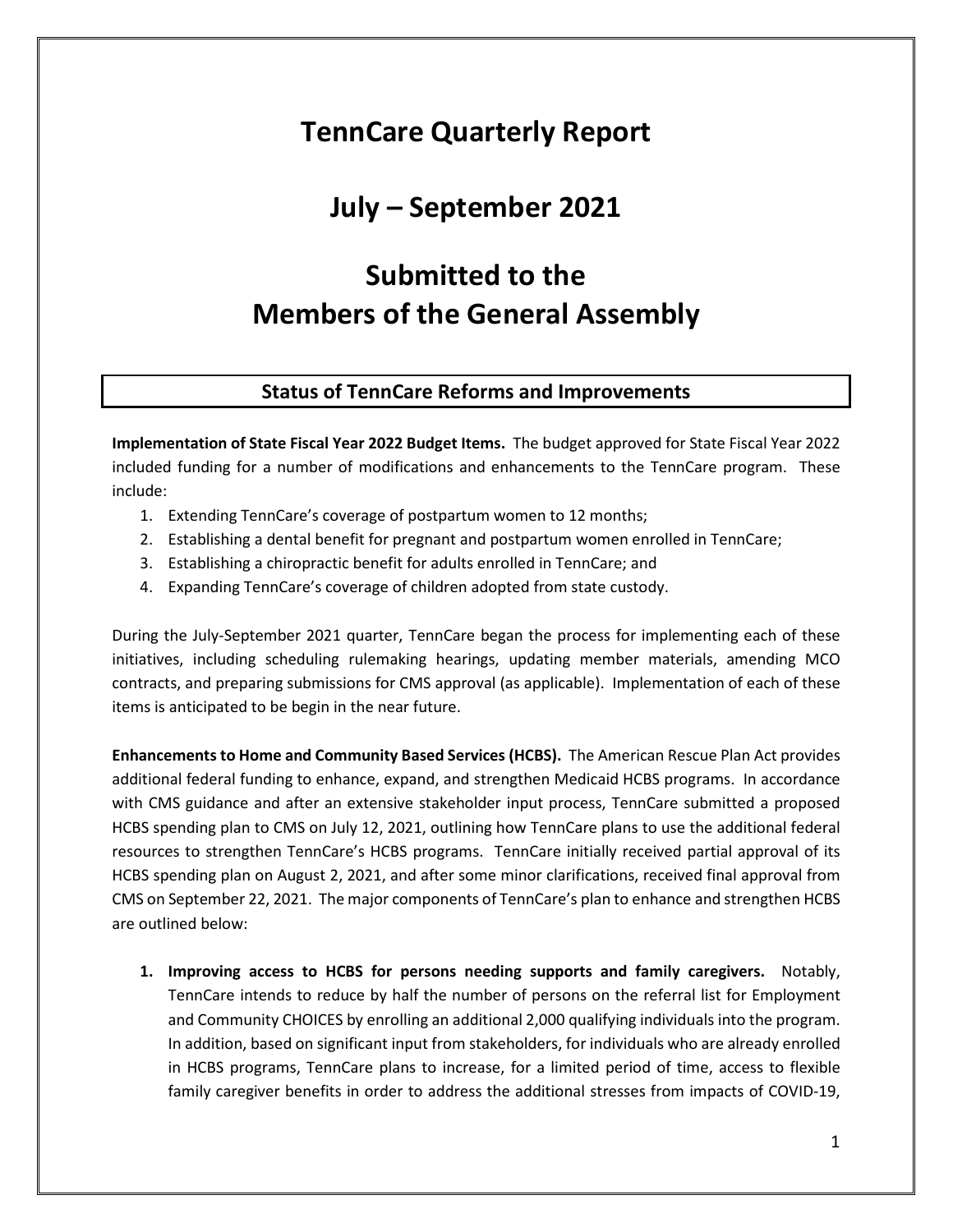and ensure the sustainability of these supports going forward. TennCare also plans to make targeted enhancements to its HCBS benefits package, beginning with Enabling Technology for persons enrolled in CHOICES.

- **2. Investing in the HCBS Workforce.** TennCare plans to use additional federal resources to make targeted provider rate increases for services in CHOICES and in Employment and Community First CHOICES that have a direct care component. In addition, TennCare plans to implement a quality incentive pilot program to incentivize HCBS providers to offer value-based wage increases to their frontline HCBS workers who successfully complete a competency-based training program.
- 3. **Investing in HCBS Provider Capacity.** TennCare plans to implement a referral incentive program for specified types of HCBS to help providers recruit and retain qualified frontline staff.

Taken together, these initiatives represent a significant investment in access to HCBS for persons in Tennessee and in the quality of HCBS available in Tennessee. Following receipt of final CMS approval on September 22, 2021, TennCare is in the process of planning for implementation of each of these components.

**Katie Beckett Program.** On November 23, 2020, TennCare launched a new "Katie Beckett" program. The Katie Beckett program provides services and supports for children under age 18 with disabilities and/or complex medical needs who are not eligible for traditional Medicaid because of their parents' income or assets. The Katie Beckett program is an outgrowth of legislation (Public Chapter No. 494) passed by the Tennessee General Assembly in the 2019 legislative session. Following enactment of Public Chapter No. 494, TennCare submitted a waiver amendment ("Amendment 40") to the Centers for Medicare and Medicaid Services (CMS) to establish the new program. CMS ultimately approved Amendment 40 on November 2, 2020.

TennCare's Katie Beckett program contains two principal parts:

- **Part A** Individuals in this group receive the full TennCare benefits package, as well as essential wraparound home and community based services. These individuals are subject to monthly premiums, which are determined on a sliding scale based on the member's household income.
- **Part B** Individuals in this group receive a specified package of essential wraparound services and supports, including premium assistance.

In addition to Parts A and B, the Katie Beckett program provides continued TennCare eligibility for children already enrolled in TennCare, who subsequently lose TennCare eligibility, and who would qualify for enrollment in Part A but for whom no Part A program slot is available.

The Katie Beckett program began accepting self-referral forms from interested families on November 23, 2020. As of the last day of the July-September 2021 quarter, a total of 996 children were enrolled in the program, with 69 enrolled in Part A, 923 enrolled in Part B, and 4 receiving continued eligibility. Since the end of the July-September quarter, TennCare has continued to enroll qualifying children into the Katie Beckett program. There is no waiting list for enrollment into the Katie Beckett program, including Part A.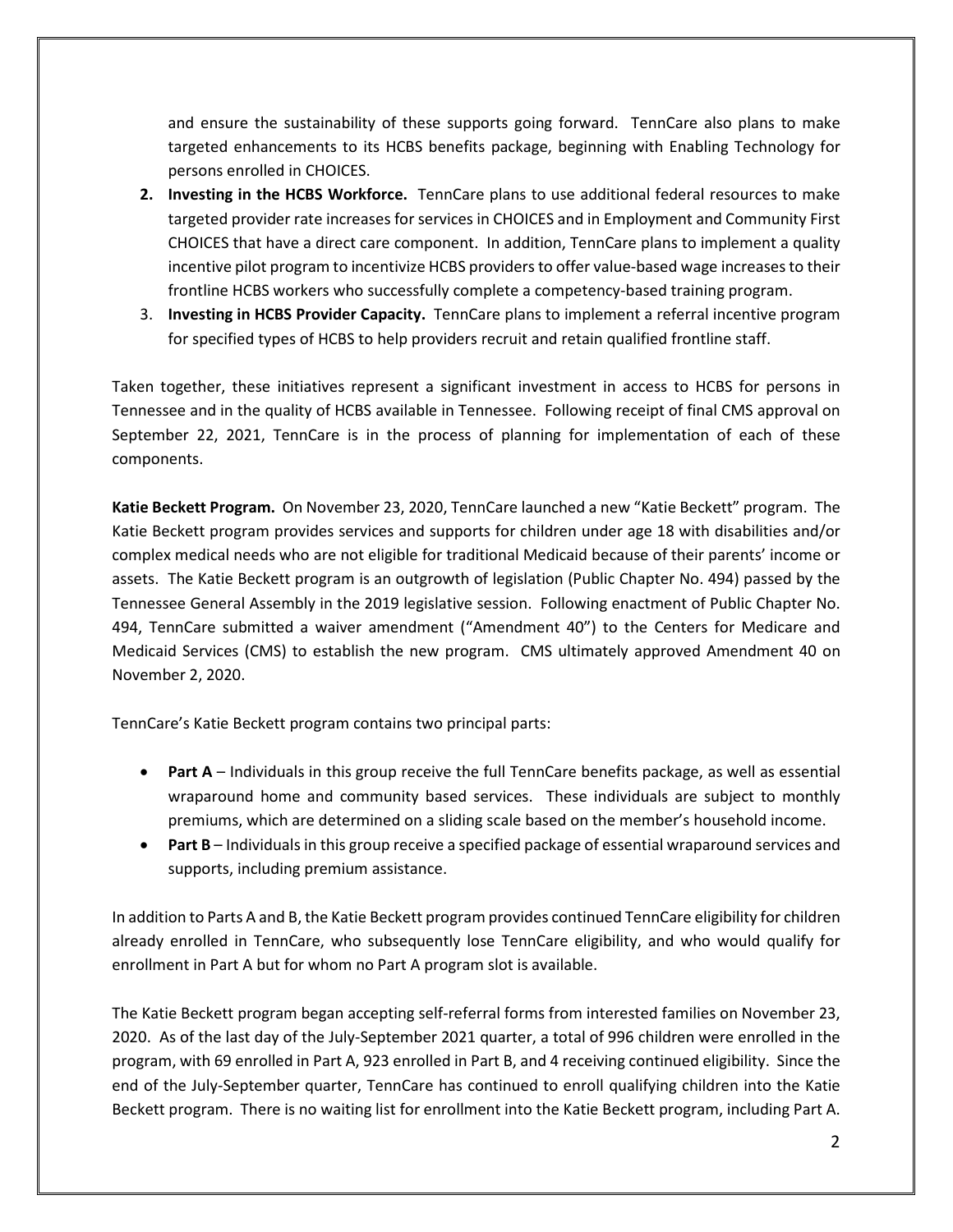**Proposed Amendment to the TennCare III Demonstration**. In January 2021, CMS approved the latest iteration of the TennCare demonstration, referred to as "TennCare III." On February 22, 2021, TennCare provided public notice of its first proposed amendment to the TennCare III demonstration. The amendment (known as "Amendment 1") would introduce the following modifications to the demonstration:

- Integration of services for members with intellectual disabilities into the TennCare managed care program $^1$  $^1$ ;
- Transitioning the care of children receiving Supplemental Security Income (SSI) benefits from the TennCare Select health plan to one of the other health plans that serves TennCare members; and
- Assigning to the TennCare Select health plan certain inmates of public institutions who receive inpatient services in a setting located outside the public institution.

TennCare submitted Amendment 1 to CMS on March 31, 2021. As of the end of the July-September 2021 quarter, CMS's review of Amendment 1 was ongoing.

**Other Amendments to the TennCare Demonstration.** Two other proposed amendments to the TennCare Demonstration were in various stages of development during the July-September 2021 quarter. These amendments were submitted to CMS during the TennCare II Demonstration and were numbered accordingly.

Demonstration Amendment 36: Providers of Family Planning Services. Amendment 36 was submitted to CMS in August 2018. Amendment 36 grew out of Tennessee's 2018 legislative session and, in particular, Public Chapter No. 682, which established that it is the policy of the state of Tennessee to favor childbirth and family planning services that do not include elective abortions within the continuum of care or services, and to avoid the direct or indirect use of state funds to promote or support elective abortions.

Amendment 36 requests authority for TennCare to establish state-specific criteria for providers of family planning services, and to exclude any providers that do not meet these criteria from participation in the TennCare program. As specified in Public Chapter No. 682, TennCare is proposing to exclude any entity that performed, or operated or maintained a facility that performed, more than 50 abortions in the previous year, including any affiliate of such an entity.

CMS held a 30-day federal public comment period on Amendment 36 during the third quarter of Calendar Year 2018. Close to 3,500 comments were received, and CMS subsequently began to review that feedback as well as the amendment itself. As of the end of the July-September 2021 quarter, CMS's review of Amendment 36 was ongoing.

<span id="page-2-0"></span><sup>&</sup>lt;sup>1</sup> Specific services to be integrated are intermediate care facility services for individuals with intellectual disabilities (ICF/IID services) and 1915(c) waiver home- and community-based services (HCBS).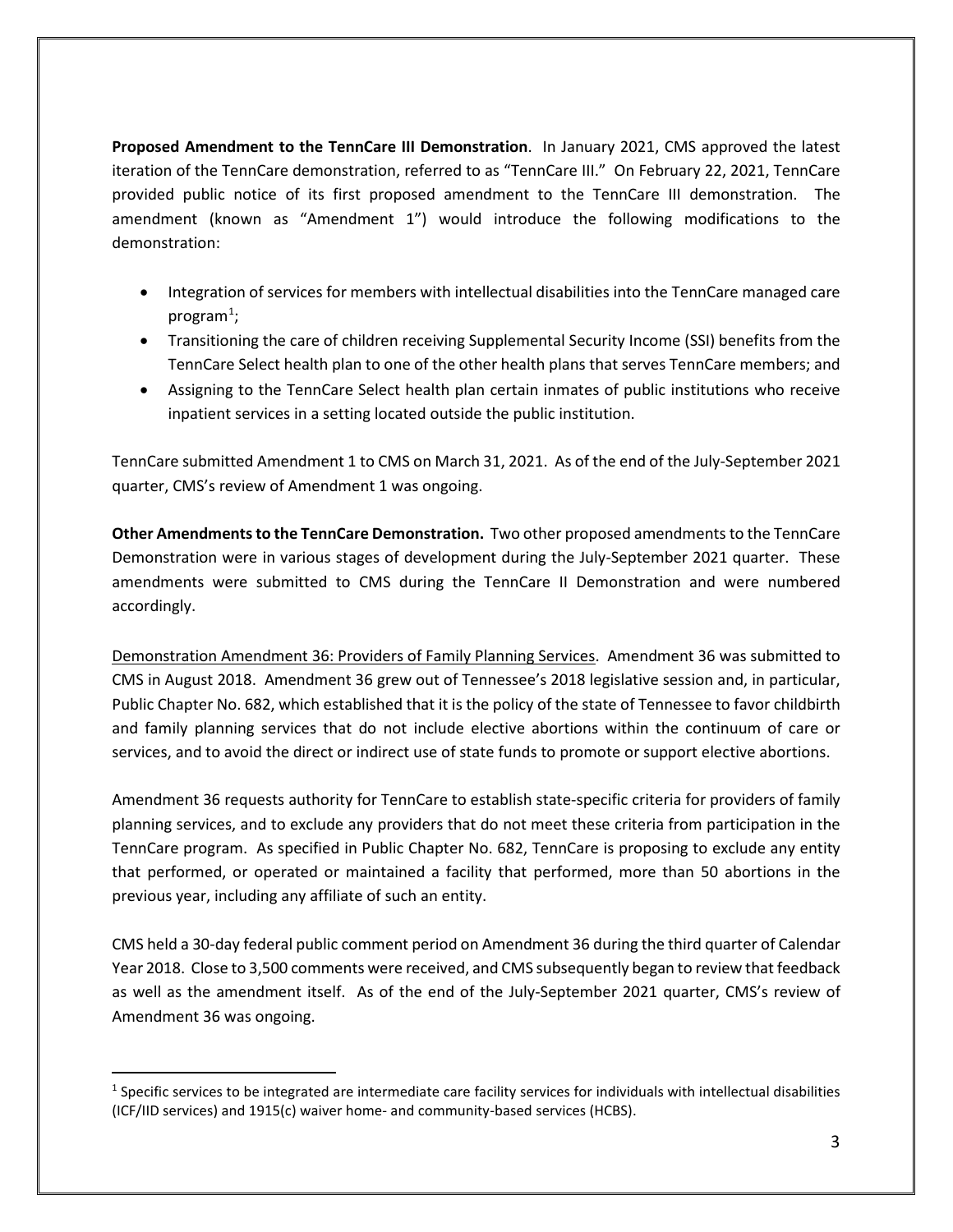Demonstration Amendment 38: Community Engagement. TennCare submitted Amendment 38 to CMS on December 28, 2018. Demonstration Amendment 38 implements a state law (Public Chapter No. 869) enacted by the Tennessee General Assembly in 2018. This law directed TennCare to seek federal authorization to establish reasonable work and community engagement requirements for non-pregnant, non-elderly, non-disabled adults enrolled in the TennCare program who do not have dependent children under the age of six. The legislation also required TennCare to seek approval from the U.S. Department of Health and Human Services (HHS) to use funds from the state's Temporary Assistance for Needy Families (TANF) program to support implementation of the community engagement program.

Although CMS has not yet formally disapproved Amendment 38, in September 2021, CMS leadership informed TennCare that CMS does not anticipate approving the state's community engagement proposal.

**Update on Episodes of Care.** TennCare's episodes of care program aims to transform the way specialty and acute healthcare services are delivered by incentivizing high-quality, cost-effective care, promoting evidence-based clinical pathways, encouraging care coordination, and reducing ineffective or inappropriate treatments. Episodes of care is part of TennCare's delivery system transformation initiative, which is changing healthcare delivery in Tennessee by moving from paying for volume to paying for value.

In September 2021, the Episodes of Care 2020 Performance Period Results were released. Because of the COVID-19 pandemic, estimated savings were not calculated for the Calendar Year 2020 performance period. In order to continue supporting providers during the unprecedented health and economic crisis represented by the COVID-19 pandemic, the three TennCare MCOs waived all episodes of care risk-sharing payments for the 2020 performance period. Providers with gain-sharing payments in their final 2020 performance reports will receive those payments as planned, with no changes. For 2020, these gainsharing payments totaled \$1.1 million. A complete list of all results for the 2020 performance period is available on the TennCare website at [https://www.tn.gov/content/dam/tn/tenncare/documents2/EpisodesOfCare2020PerformancePeriodRe](https://www.tn.gov/content/dam/tn/tenncare/documents2/EpisodesOfCare2020PerformancePeriodResults.pdf) [sults.pdf.](https://www.tn.gov/content/dam/tn/tenncare/documents2/EpisodesOfCare2020PerformancePeriodResults.pdf)

Another episodes-related development that took place in September 2021 was the release of the document entitled "Memorandum: 2022 Episodes of Care Changes." The memo details the recommendations from the Episodes Annual Feedback Session in May 2021 and the corresponding improvements made to the TennCare Episodes of Care program for the 2022 performance period (January to December 2022). A total of 29 changes are being introduced to the episodes program for the 2022 performance period.

Based on stakeholder feedback, program changes include adding a program-wide exclusion for a diagnosis of COVID-19 or pneumonia due to COVID-19, and updating the design of the Average MED/day quality metric. A complete list of all changes for the 2022 performance period are available online [at](https://urldefense.com/v3/__https:/www.us10.list-manage.com/track/click?u=f8bf3dd2f2987e98a7db12c8f&id=f8460b6e97&e=9c4adbed93__;!!PRtDf9A!8F83hbvx9MDPkS3aDFG8u2nnkmeBoh_oXgrOMlgmqX5_togXCsFhW1_p40c4e9oVcQ$) [https://www.tn.gov/content/dam/tn/tenncare/documents2/Memo2022EpisodesChanges.pdf.](https://www.tn.gov/content/dam/tn/tenncare/documents2/Memo2022EpisodesChanges.pdf)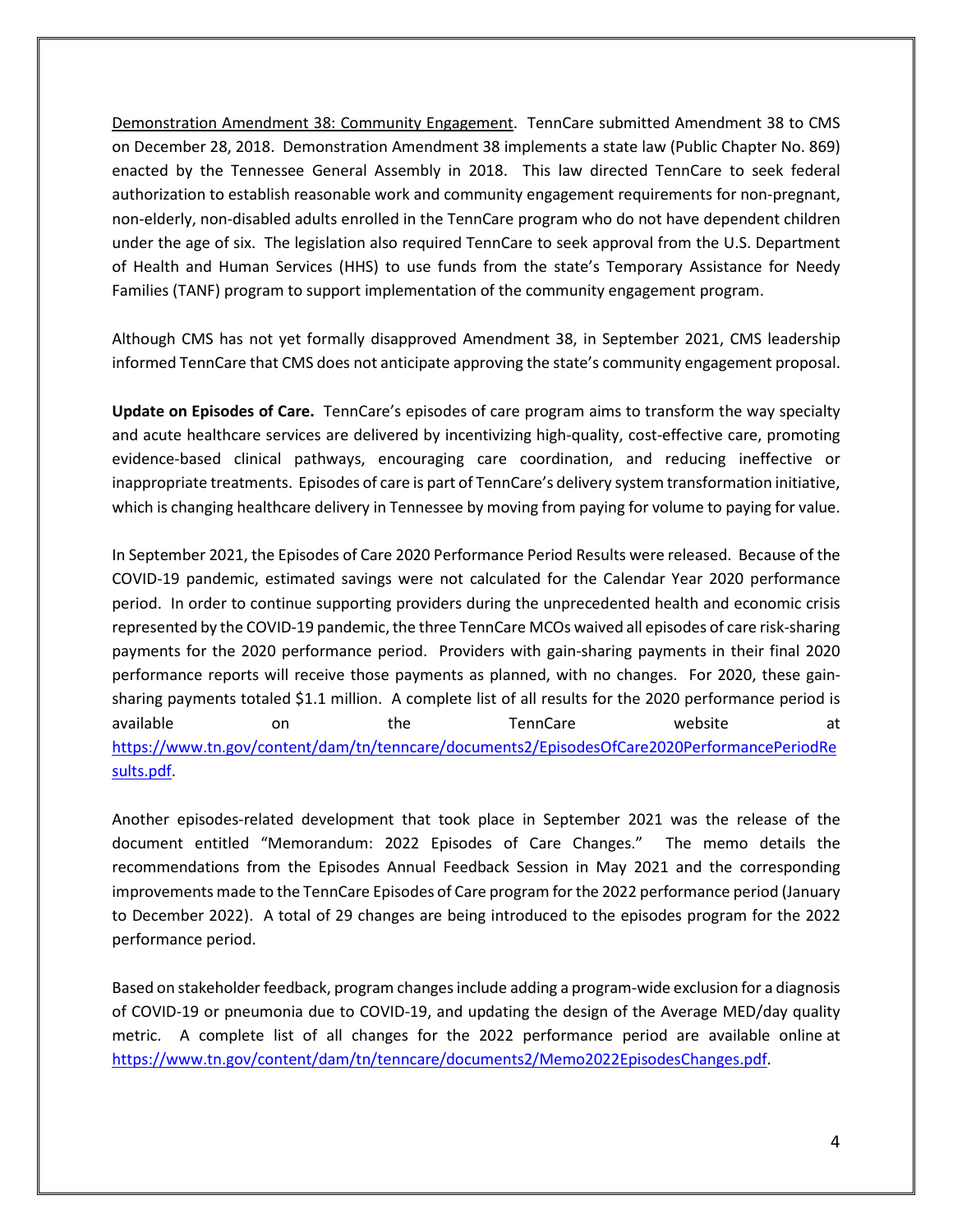**Incentives for Providers to Use Electronic Health Records.** The Electronic Health Records (EHR) Incentive Program is a partnership between federal and state governments that grew out of the Health Information Technology for Economic and Clinical Health (HITECH) Act of 2009. The purpose of the program is to provide financial incentives to Medicaid providers<sup>2</sup> to replace outdated, often paper-based approaches to medical record-keeping with Certified Electronic Health Record Technology (as defined by CMS) that meets rigorous criteria and that can improve health care delivery and quality. The federal government provides 100 percent of the funding for the incentive payments and 90 percent of the funding for administrative costs. Tennessee's EHR program<sup>[3](#page-4-1)</sup> has issued payments for six years to eligible professionals and for three years to eligible hospitals.

EHR payments made by TennCare during the July-September 2021 quarter as compared with payments made throughout the life of the program appear in the table below:

| <b>Payment Type</b>  | <b>Number of Providers</b>     | <b>Quarterly Amount</b> | <b>Cumulative Amount</b>  |
|----------------------|--------------------------------|-------------------------|---------------------------|
|                      | <b>Paid During the Quarter</b> | Paid (Jul-Sep 2021)     | Paid to Date <sup>4</sup> |
| First-year payments  | N/A                            | N/A                     | \$180,176,644             |
| Second-year payments | 0                              | \$0                     | \$60,143,155              |
| Third-year payments  |                                | \$59,500                | \$38,195,019              |
| Fourth-year payments |                                | \$8,500                 | \$9,406,682               |
| Fifth-year payments  | 26                             | \$221,000               | \$6,950,172               |
| Sixth-year payments  | 43                             | \$365,500               | \$4,833,082               |

Technical assistance activities, outreach efforts, and other EHR-related projects conducted by TennCare staff during the quarter included the following:

- Ongoing communications with providers on attestation timelines for Program Year 2021;
- Beginning to process provider attestations for Program Year 2021;
- Providing daily technical assistance to providers via email and telephone calls;
- Participation in CMS-led calls regarding the EHR Incentive Program; and
- Monthly newsletters and reminders distributed to all registered members of TennCare's EHR ListServ.

Although enrollment of new providers concluded on April 30, 2017, TennCare's EHR Incentive Program will continue through the 2021 program year as required by CMS rules, with all remaining payments to be

<span id="page-4-0"></span><sup>&</sup>lt;sup>2</sup> CMS allows two types of providers to participate in the Medicaid EHR Incentive Program: eligible professionals (medical and osteopathic physicians, nurse practitioners, certified nurse midwives, dentists, and physician assistants who meet certain criteria) and eligible hospitals (acute care hospitals, critical access hospitals, and children's hospitals). All hospitals participating in the program have received all payments available to them.

<span id="page-4-1"></span><sup>&</sup>lt;sup>3</sup> In April 2018, CMS announced that its EHR programs would be renamed "Promoting Interoperability (PI) Programs." While Tennessee's EHR initiative falls within the scope of CMS's PI Programs, TennCare continues to refer to its initiative as "EHR Incentive Program" for purposes of clarity and consistency in communications with providers.

<span id="page-4-2"></span><sup>4</sup> In certain cases, cumulative totals reflect adjustments of payments from previous quarters. The need for these recoupments was identified through standard auditing processes.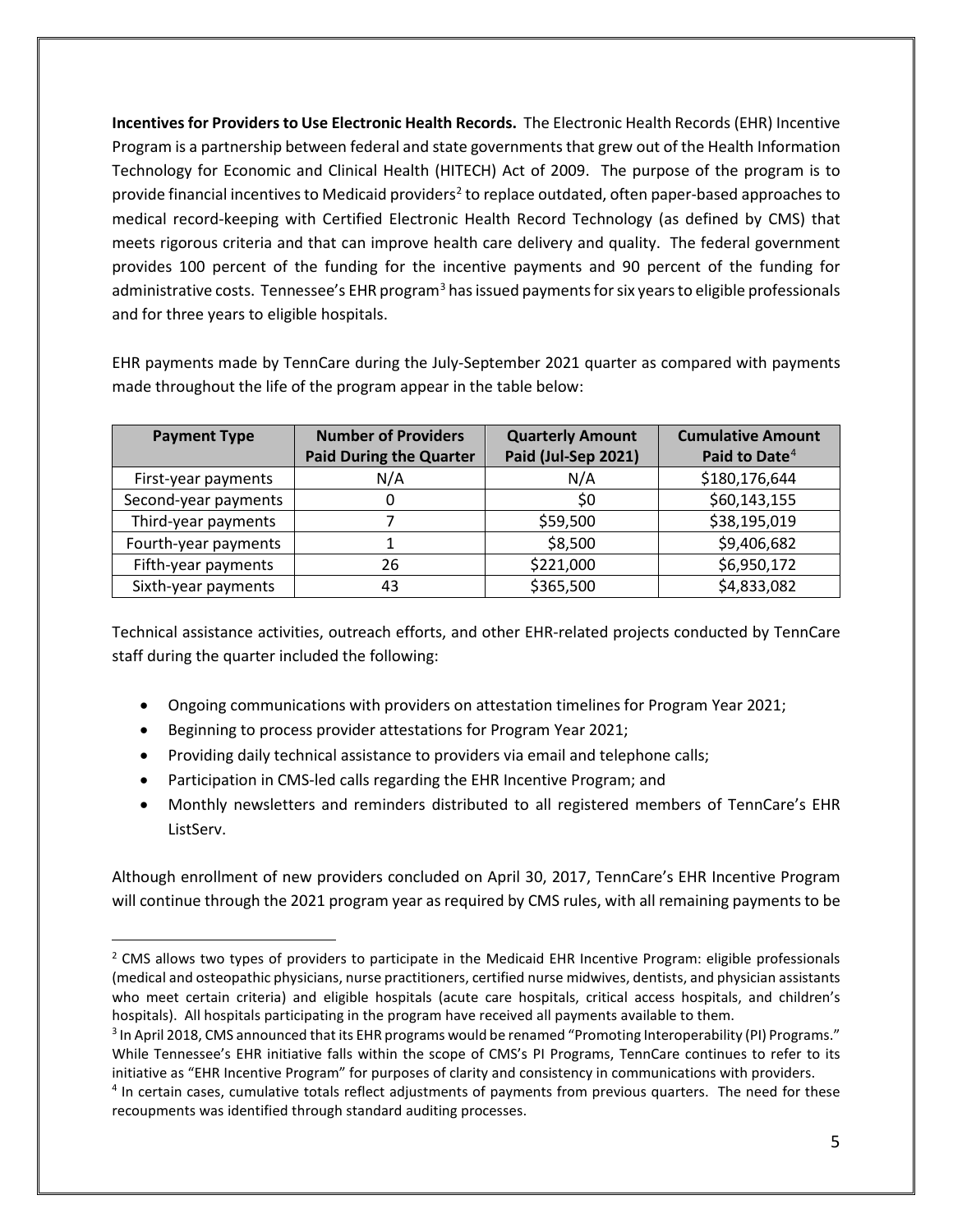made by the program's conclusion on December 31, 2021. Tennessee's program team continues to work with a variety of provider organizations to complete the program successfully. The focus of these outreach efforts is to encourage all providers whose attestations for Program Year 2021 were returned to them to correct and resubmit the attestations as soon as possible. Audits of payments issued by the EHR program will continue to be conducted by TennCare staff through September 30, 2023.

*McCutchen et al. v. Becerra* **Lawsuit.** On May 20, 2021, the State of Tennessee filed a motion to intervene in the federal lawsuit challenging CMS' approval of Demonstration Amendment 42, proposing to convert the federal portion of TennCare's funding to a block grant. This lawsuit was filed by the Tennessee Justice Center (TJC), acting on behalf of 14 individual plaintiffs, against CMS in the District Court for the District of Columbia. On August 5, 2021, the State's motion was granted. As of the end of the July-September 2021 quarter, the *McCutchen* suit had been stayed pending the outcome of a federal comment period on the TennCare III Demonstration.

*M.A.C., et al. v. Smith* **Lawsuit.** On July 2, 2021, five TennCare members filed a federal lawsuit against TennCare alleging that the Home and Community-Based Services they received through the State's 1915(c) waiver programs are not being fully staffed, resulting in a denial of necessary care and sufficient alternatives to institutionalization. On September 27, 2021, the Tennessee Attorney General's office acting on behalf of TennCare filed a timely motion to dismiss the suit.

**Supplemental Payments to Tennessee Hospitals.** The Division of TennCare makes supplemental payments to qualifying Tennessee hospitals each quarter to help offset the costs these facilities incur in providing uncompensated care. The supplemental payments made during the first quarter of State Fiscal Year 2022 are shown in the table below.

|                                                |                         | <b>First Quarter</b> |
|------------------------------------------------|-------------------------|----------------------|
|                                                |                         | Payments-            |
| <b>Hospital Name</b>                           | County                  | <b>FY 2022</b>       |
| Methodist Medical Center of Oak Ridge          | <b>Anderson County</b>  | \$247,534            |
| Ridgeview Psychiatric Hospital and Center      | <b>Anderson County</b>  | \$527,283            |
| Vanderbilt Bedford Hospital                    | <b>Bedford County</b>   | \$37,024             |
| West Tennessee Healthcare - Camden Hospital    | <b>Benton County</b>    | \$202,033.75         |
| Erlanger Bledsoe Hospital                      | <b>Bledsoe County</b>   | \$194,524.24         |
| <b>Blount Memorial Hospital</b>                | <b>Blount County</b>    | \$344,865            |
| Tennova Healthcare - Cleveland                 | <b>Bradley County</b>   | \$287,957            |
| Tennova Healthcare - LaFollette Medical Center | Campbell County         | \$138,979            |
| Saint Thomas Stones River Hospital             | Cannon County           | \$40,001             |
| <b>Sycamore Shoals Hospital</b>                | Carter County           | \$95,122             |
| <b>TriStar Ashland City Medical Center</b>     | Cheatham County         | \$290,549.44         |
| <b>Claiborne Medical Center</b>                | <b>Claiborne County</b> | \$67,327             |
| Tennova Healthcare - Newport Medical Center    | Cocke County            | \$150,640            |
| Vanderbilt Coffee Hospital                     | Coffee County           | \$150,835            |

#### **Supplemental Hospital Payments for the Quarter**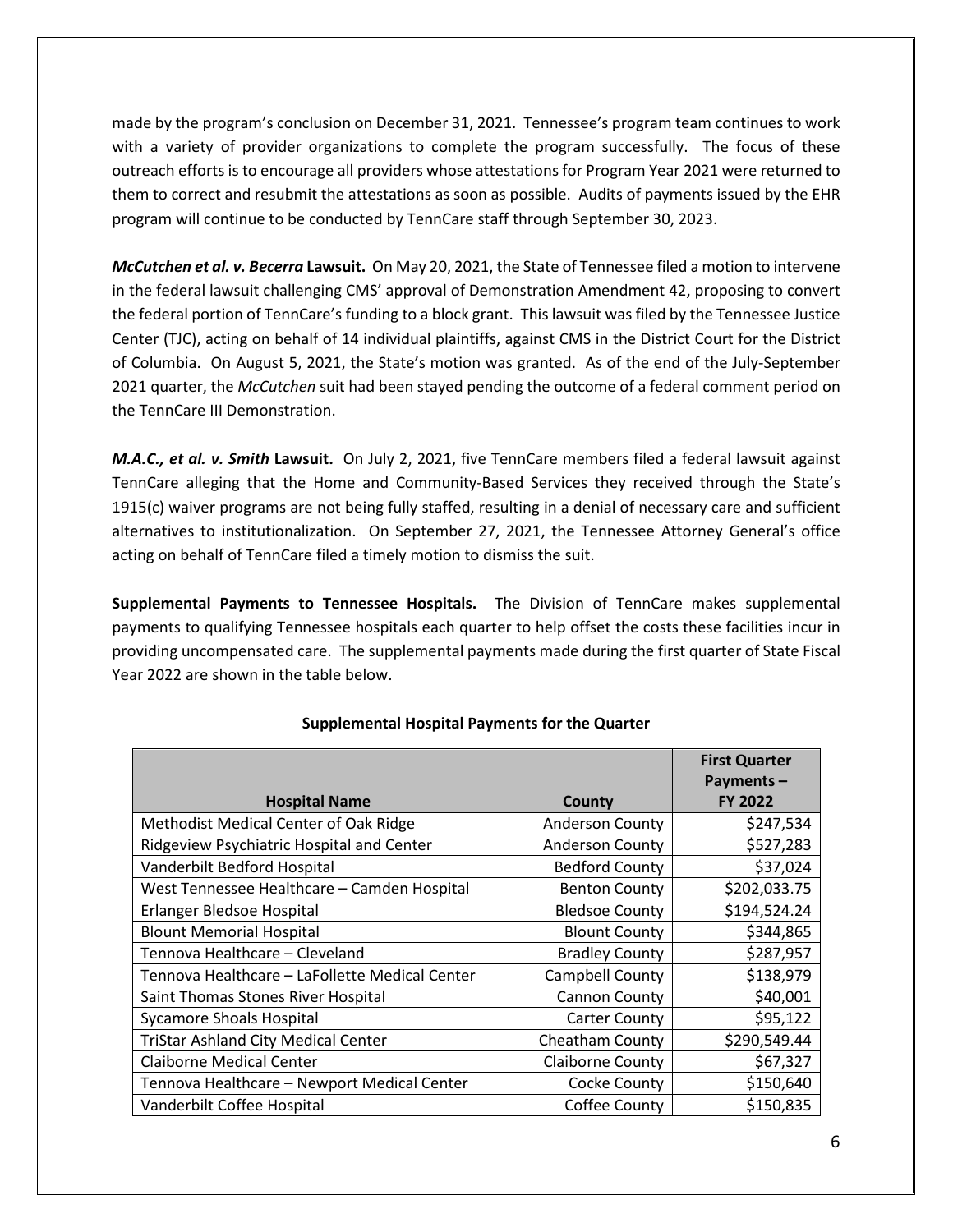|                                                  |                         | <b>First Quarter</b> |
|--------------------------------------------------|-------------------------|----------------------|
|                                                  |                         | Payments-            |
| <b>Hospital Name</b>                             | County                  | FY 2022              |
| <b>Unity Medical Center</b>                      | Coffee County           | \$74,824             |
| <b>Ascension Saint Thomas Hospital</b>           | Davidson County         | \$847,903            |
| TriStar Skyline Medical Center                   | Davidson County         | \$577,459            |
| Nashville General Hospital                       | Davidson County         | \$10,438,236         |
| Select Specialty Hospital - Nashville            | Davidson County         | \$203                |
| <b>TriStar Centennial Medical Center</b>         | Davidson County         | \$1,872,940          |
| <b>TriStar Southern Hills Medical Center</b>     | Davidson County         | \$185,069            |
| <b>TriStar Summit Medical Center</b>             | Davidson County         | \$366,916            |
| Vanderbilt Stallworth Rehabilitation Hospital    | Davidson County         | \$124                |
| Vanderbilt University Medical Center             | Davidson County         | \$10,881,094         |
| Saint Thomas DeKalb Hospital                     | DeKalb County           | \$43,451             |
| <b>TriStar Horizon Medical Center</b>            | Dickson County          | \$628,079            |
| West Tennessee Healthcare Dyersburg Hospital     | <b>Dyer County</b>      | \$225,466            |
| Southern Tennessee Regional Health System -      |                         |                      |
| Winchester                                       | <b>Franklin County</b>  | \$198,597            |
| West Tennessee Healthcare Milan Hospital         | <b>Gibson County</b>    | \$33,040             |
| Southern Tennessee Regional Health System -      |                         |                      |
| Pulaski                                          | <b>Giles County</b>     | \$174,614            |
| Morristown - Hamblen Healthcare System           | Hamblen County          | \$453,091            |
| Erlanger Behavioral Health Hospital              | <b>Hamilton County</b>  | \$14,292             |
| Erlanger Health System                           | <b>Hamilton County</b>  | \$47,057,534         |
| Parkridge Medical Center                         | <b>Hamilton County</b>  | \$3,041,280          |
| Encompass Health Rehabilitation Hospital of      |                         |                      |
| Chattanooga                                      | <b>Hamilton County</b>  | \$321                |
| Siskin Hospital for Physical Rehabilitation      | <b>Hamilton County</b>  | \$422                |
| <b>Hancock County Hospital</b>                   | <b>Hancock County</b>   | \$20,811.58          |
| West Tennessee Healthcare Bolivar General        |                         |                      |
| Hospital                                         | Hardeman County         | \$252,327.14         |
| <b>Hardin Medical Center</b>                     | <b>Hardin County</b>    | \$240,859            |
| <b>Henderson County Community Hospital</b>       | <b>Henderson County</b> | \$33,911             |
| Henry County Medical Center                      | <b>Henry County</b>     | \$308,244            |
| Ascension Saint Thomas Hickman Hospital          | <b>Hickman County</b>   | \$95,119.81          |
| <b>Houston County Community Hospital</b>         | <b>Houston County</b>   | \$224,995.87         |
| Three Rivers Hospital                            | <b>Humphreys County</b> | \$76,040.32          |
| Tennova Healthcare - Jefferson Memorial Hospital | Jefferson County        | \$85,719             |
| Johnson County Community Hospital                | Johnson County          | \$57,641.62          |
| <b>Parkwest Medical Center</b>                   | <b>Knox County</b>      | \$892,849            |
| Tennova Healthcare - North Knoxville Medical     |                         |                      |
| Center                                           | <b>Knox County</b>      | \$284,781            |
| East Tennessee Children's Hospital               | Knox County             | \$3,012,290          |
| Fort Sanders Regional Medical Center             | <b>Knox County</b>      | \$696,593            |
| University of Tennessee Medical Center           | Knox County             | \$3,788,839          |
| Lauderdale Community Hospital                    | Lauderdale County       | \$256,780.80         |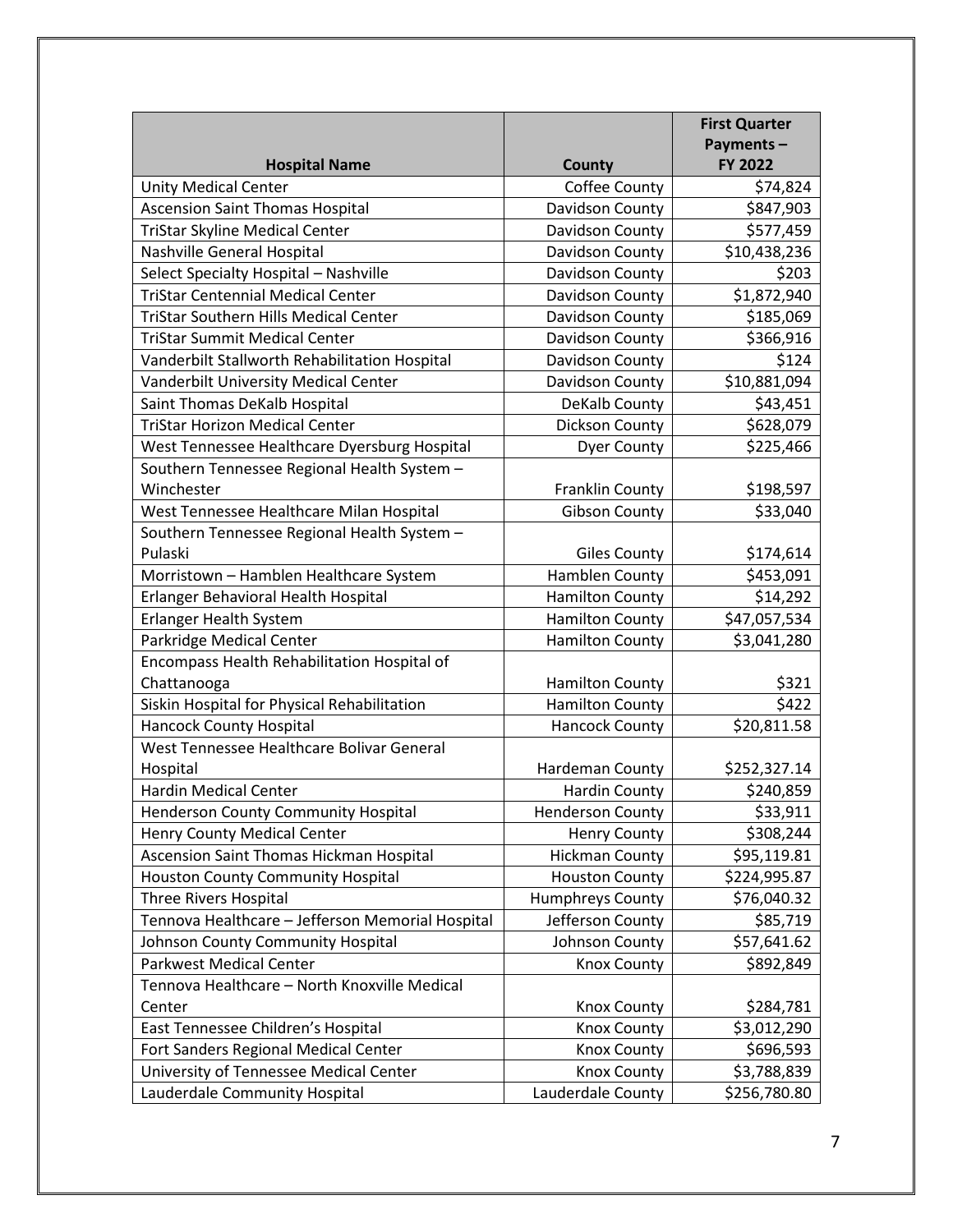|                                                   |                          | <b>First Quarter</b> |
|---------------------------------------------------|--------------------------|----------------------|
|                                                   |                          | Payments-            |
| <b>Hospital Name</b>                              | <b>County</b>            | <b>FY 2022</b>       |
| Southern Tennessee Regional Health System -       |                          |                      |
| Lawrenceburg                                      | Lawrence County          | \$112,007            |
| <b>Lincoln Medical Center</b>                     | Lincoln County           | \$1,106,740          |
| <b>Macon Community Hospital</b>                   | <b>Macon County</b>      | \$310,300.91         |
| Jackson - Madison County General Hospital         | <b>Madison County</b>    | \$1,408,139          |
| Pathways of Tennessee                             | <b>Madison County</b>    | \$479,817            |
| Perimeter Behavioral Hospital of Jackson          | <b>Madison County</b>    | \$46,459             |
| West Tennessee Healthcare Rehabilitation          |                          |                      |
| Hospital Jackson                                  | <b>Madison County</b>    | \$414                |
| <b>Marshall Medical Center</b>                    | <b>Marshall County</b>   | \$668,768.84         |
| Maury Regional Medical Center                     | <b>Maury County</b>      | \$471,208            |
| <b>Sweetwater Hospital Association</b>            | Monroe County            | \$310,727            |
| Tennova Healthcare - Clarksville                  | Montgomery County        | \$296,484            |
| Baptist Memorial Hospital - Union City            | <b>Obion County</b>      | \$208,661            |
| Livingston Regional Hospital                      | <b>Overton County</b>    | \$160,115            |
| Cookeville Regional Medical Center                | <b>Putnam County</b>     | \$494,943            |
| <b>Rhea Medical Center</b>                        | Rhea County              | \$881,243.22         |
| Roane Medical Center                              | Roane County             | \$82,987             |
| <b>NorthCrest Medical Center</b>                  | <b>Robertson County</b>  | \$251,380            |
| Saint Thomas Rutherford Hospital                  | <b>Rutherford County</b> | \$587,438            |
| <b>TriStar StoneCrest Medical Center</b>          | <b>Rutherford County</b> | \$476,962            |
| LeConte Medical Center                            | Sevier County            | \$521,749            |
| <b>Baptist Memorial Restorative Care Hospital</b> | <b>Shelby County</b>     | \$1,397              |
| <b>Baptist Memorial Hospital - Memphis</b>        | <b>Shelby County</b>     | \$1,971,185          |
| Methodist University Hospital                     | <b>Shelby County</b>     | \$2,842,734          |
| Crestwyn Behavioral Health                        | Shelby County            | \$165,522            |
| Delta Specialty Hospital                          | <b>Shelby County</b>     | \$669,609            |
| Encompass Health Rehabilitation Hospital of North |                          |                      |
| Memphis                                           | <b>Shelby County</b>     | \$579                |
| Encompass Health Rehabilitation Hospital of       |                          |                      |
| Memphis                                           | <b>Shelby County</b>     | \$522                |
| Le Bonheur Children's Hospital                    | <b>Shelby County</b>     | \$5,877,408          |
| Regional One Health                               | <b>Shelby County</b>     | \$56,513,561         |
| Regional One Health Extended Care Hospital        | <b>Shelby County</b>     | \$55                 |
| Saint Francis Hospital                            | <b>Shelby County</b>     | \$634,461            |
| Saint Francis Hospital - Bartlett                 | <b>Shelby County</b>     | \$217,802            |
| Saint Jude Children's Research Hospital           | <b>Shelby County</b>     | \$1,189,364          |
| Riverview Regional Medical Center                 | <b>Smith County</b>      | \$387,816.80         |
| <b>Bristol Regional Medical Center</b>            | <b>Sullivan County</b>   | \$349,483            |
| Creekside Behavioral Health                       | <b>Sullivan County</b>   | \$5,792              |
| Encompass Health Rehabilitation Hospital of       |                          |                      |
| Kingsport                                         | <b>Sullivan County</b>   | \$685                |
| <b>Holston Valley Medical Center</b>              | <b>Sullivan County</b>   | \$1,014,439          |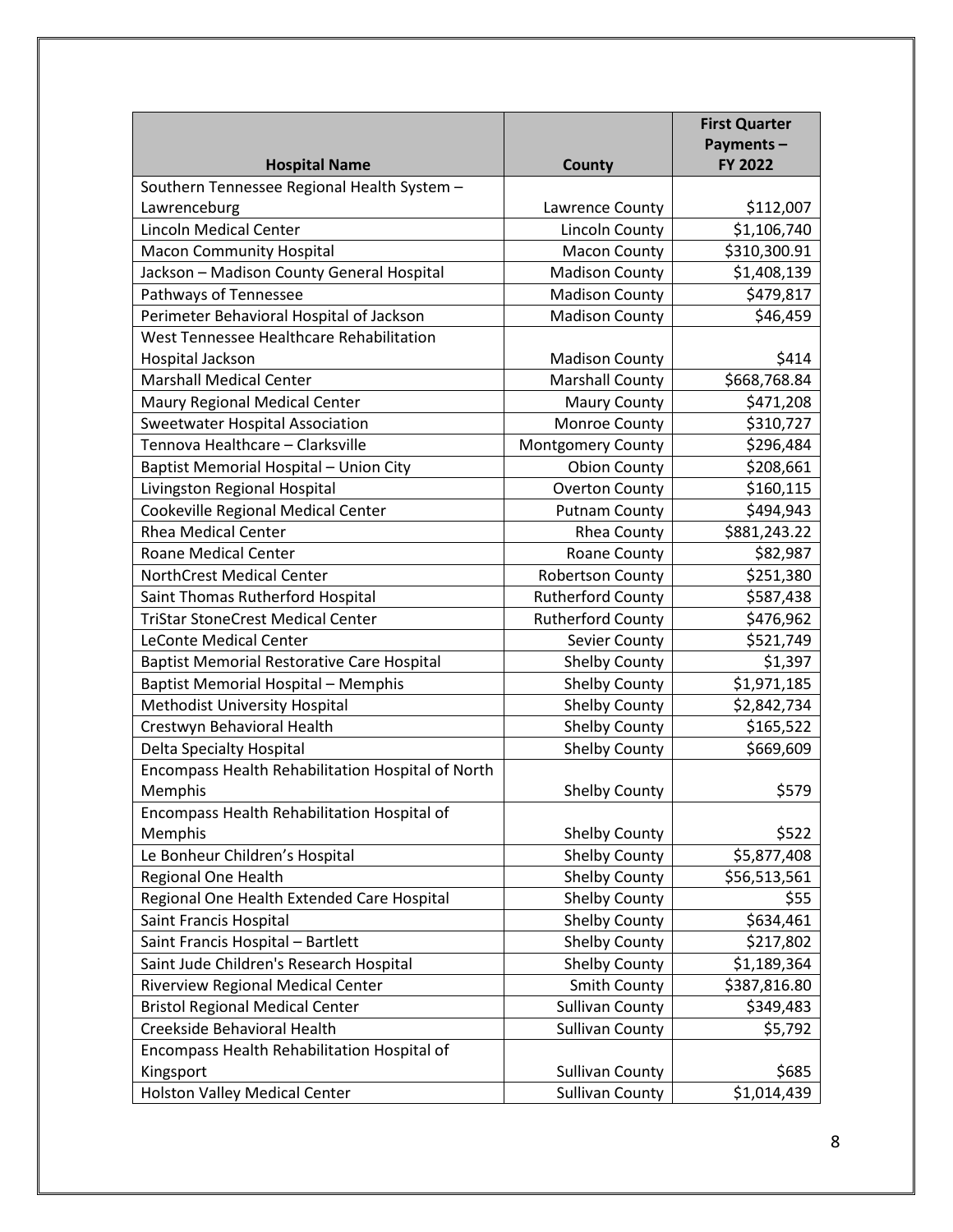|                                              |                          | <b>First Quarter</b><br>Payments- |
|----------------------------------------------|--------------------------|-----------------------------------|
| <b>Hospital Name</b>                         | County                   | <b>FY 2022</b>                    |
| Indian Path Community Hospital               | <b>Sullivan County</b>   | \$262,391                         |
| <b>TriStar Hendersonville Medical Center</b> | <b>Sumner County</b>     | \$398,246                         |
| Sumner Regional Medical Center               | <b>Sumner County</b>     | \$272,551                         |
| Baptist Memorial Hospital - Tipton           | <b>Tipton County</b>     | \$304,067                         |
| <b>Trousdale Medical Center</b>              | <b>Trousdale County</b>  | \$105,513.56                      |
| Unicoi County Hospital                       | Unicoi County            | \$25,221                          |
| Saint Thomas River Park Hospital             | <b>Warren County</b>     | \$273,963                         |
| Johnson City Medical Center                  | <b>Washington County</b> | \$3,542,724                       |
| Franklin Woods Community Hospital            | <b>Washington County</b> | \$243,354                         |
| Quillen Rehabilitation Hospital              | <b>Washington County</b> | \$329                             |
| <b>Wayne Medical Center</b>                  | <b>Wayne County</b>      | \$26,018                          |
| West Tennessee Healthcare Rehabilitation     |                          |                                   |
| <b>Hospital Cane Creek</b>                   | <b>Weakley County</b>    | \$68                              |
| West Tennessee Healthcare Volunteer Hospital | <b>Weakley County</b>    | \$74,563                          |
| Saint Thomas Highlands Hospital              | <b>White County</b>      | \$87,133                          |
| Encompass Health Rehabilitation Hospital of  |                          |                                   |
| Franklin                                     | <b>Williamson County</b> | \$17                              |
| <b>Williamson Medical Center</b>             | <b>Williamson County</b> | \$133,283                         |
| Vanderbilt Wilson County Hospital            | <b>Wilson County</b>     | \$575,897                         |
| <b>TOTAL</b>                                 |                          | \$177,261,728                     |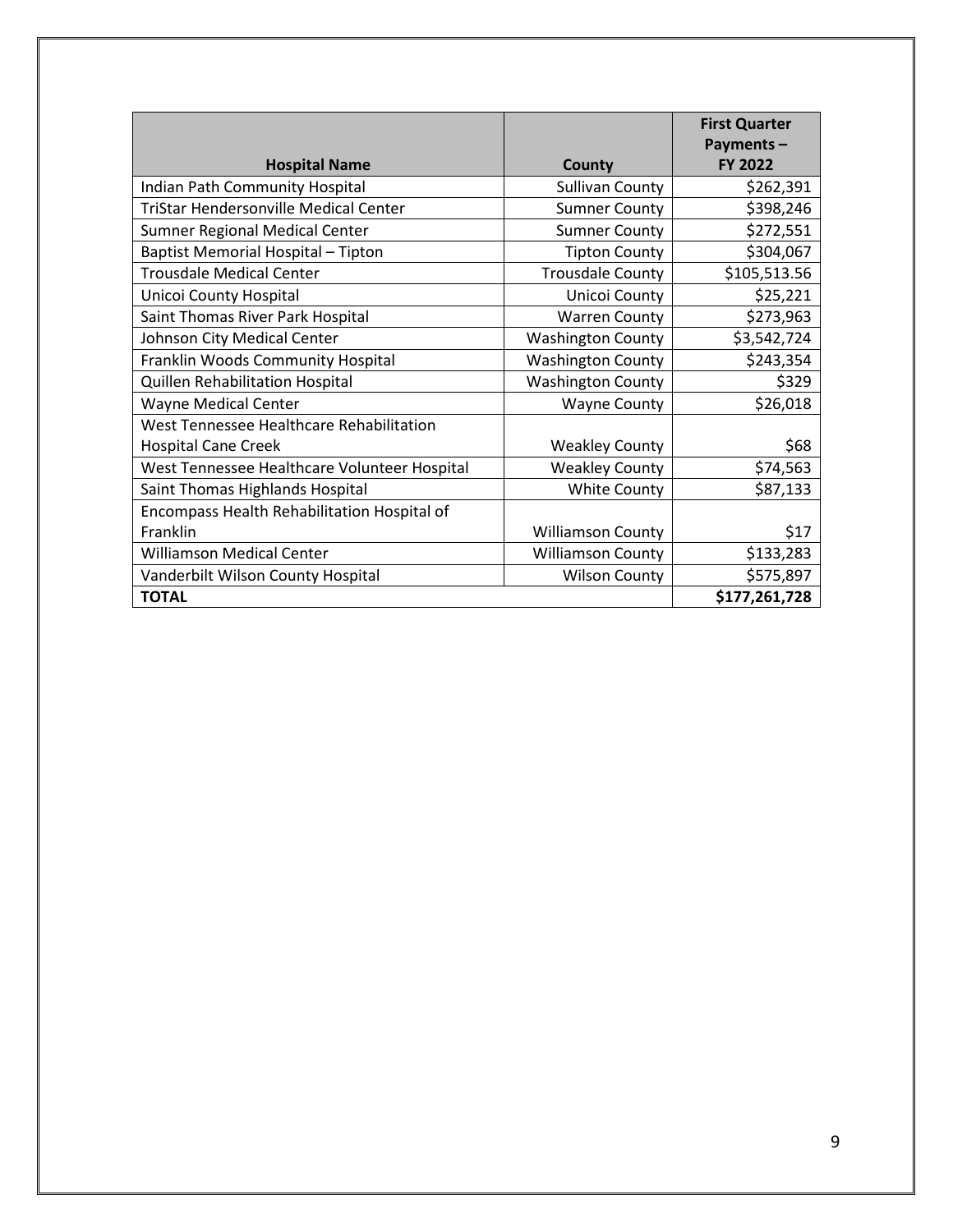## **Number of Recipients on TennCare and Costs to the State**

During the month of September 2021, there were 1,592,126 Medicaid eligibles and 21,391 Demonstration eligibles enrolled in TennCare, for a total of 1,613,517 persons.

Estimates of TennCare spending for the first quarter of State Fiscal Year 2022 are summarized in the table below.

| <b>Spending Category</b> | First Quarter FY 2022* |
|--------------------------|------------------------|
| MCO services**           | \$2,610,144,000        |
| Dental services          | \$37,093,400           |
| Pharmacy services        | \$325,714,900          |
| Medicare "clawback"***   | \$35,828,100           |

*\*These figures are cash basis as of September 30 and are unaudited.*

*\*\*This figure includes Integrated Managed Care MCO expenditures.*

*\*\*\*The Medicare Part D clawback is money that states are required to pay to the federal government to help offset costs the federal government incurs by covering the prescription benefit for enrollees who have both Medicare and Medicaid.*

## **Viability of Managed Care Contractors (MCCs) in the TennCare Program**

**Claims payment analysis.** TennCare's prompt pay requirements may be summarized as shown below.

| <b>Entity</b>      | <b>Standard</b>                                                      | <b>Authority</b>     |
|--------------------|----------------------------------------------------------------------|----------------------|
| <b>MCOs</b>        | 90% of clean claims for payment for services delivered to            | TennCare contract    |
| services other     | TennCare enrollees are processed and, if appropriate, paid           | and in accordance    |
| than CHOICES       | within 30 calendar days of the receipt of such claims.               | with T.C.A. § 56-32- |
| and ECF            |                                                                      | 126(b)               |
| <b>CHOICES</b> )   | 99.5% of all provider claims are processed, and, if                  |                      |
|                    | appropriate, paid within 60 calendar days of receipt.                |                      |
| <b>MCOs</b>        | 90% of clean electronically submitted Nursing Facility and           | TennCare contract    |
| (CHOICES and       | applicable Home and Community Based Services claims <sup>5</sup> are |                      |
| <b>ECF CHOICES</b> | processed and paid within 14 calendar days of receipt.               |                      |
| services)          |                                                                      |                      |
|                    | 99.5% of clean electronically submitted Nursing Facility and         |                      |
|                    | applicable Home and Community Based Services claims <sup>6</sup> are |                      |
|                    | processed and paid within 21 calendar days of receipt.               |                      |

<span id="page-9-1"></span><span id="page-9-0"></span><sup>5</sup> Excludes Personal Emergency Response Systems (PERS), assistive technology, minor home modifications, and pest control claims. Claims for delivery of these services are handled like general MCO claims.  $6$  Ibid.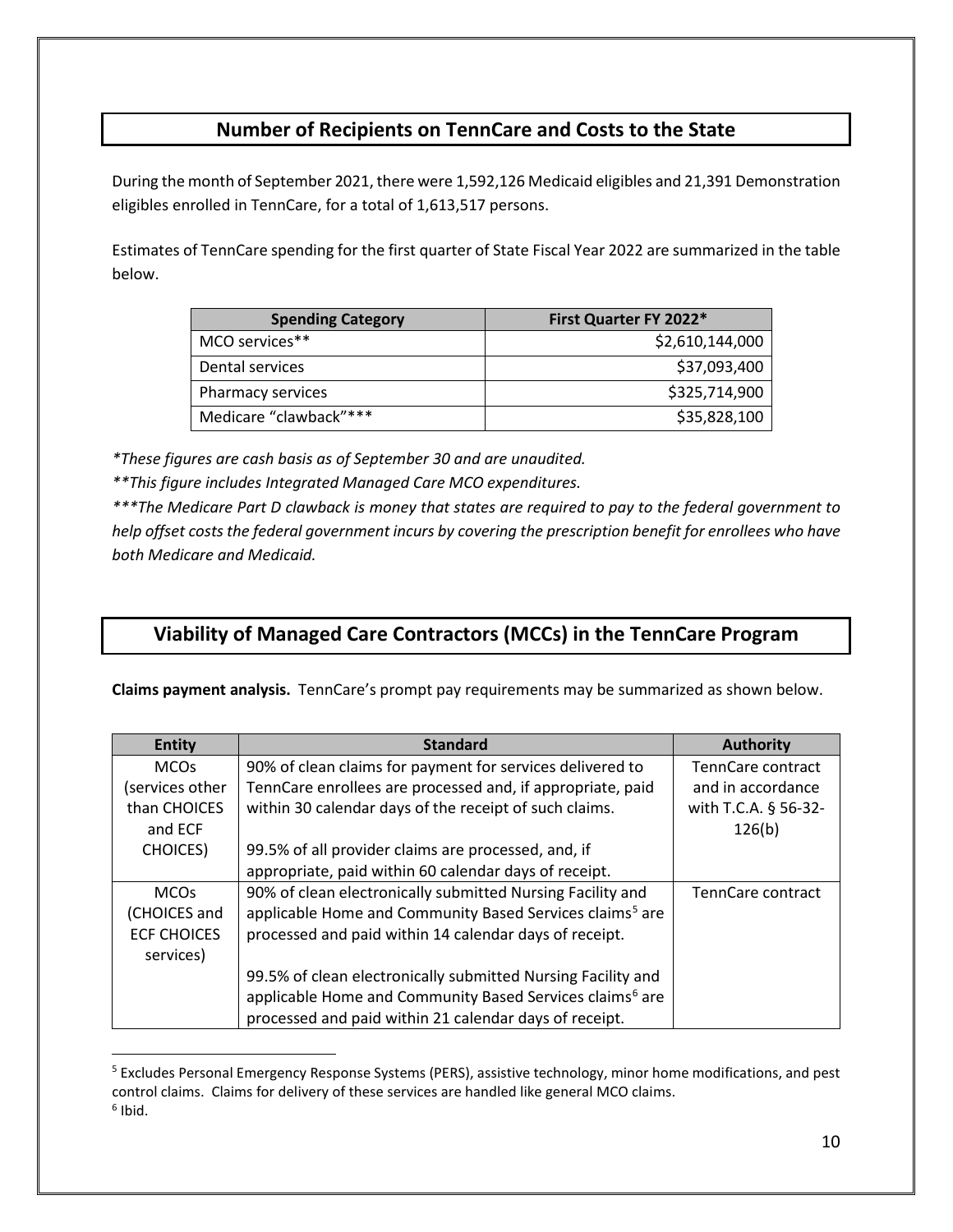| <b>Entity</b>          | <b>Standard</b>                                             | <b>Authority</b>     |
|------------------------|-------------------------------------------------------------|----------------------|
| <b>Dental Benefits</b> | 90% of clean claims for payment for services delivered to   | TennCare contract    |
| Manager                | TennCare enrollees are processed, and, if appropriate, paid | and in accordance    |
| (DBM)                  | within 30 calendar days of the receipt of such claims.      | with T.C.A. § 56-32- |
|                        |                                                             | 126(b)               |
|                        | 99.5% of all provider claims are processed, and, if         |                      |
|                        | appropriate, paid within 60 calendar days of receipt.       |                      |
| Pharmacy               | 100% of all clean claims submitted by pharmacy providers    | TennCare contract    |
| <b>Benefits</b>        | are paid within 15 calendar days of receipt.                |                      |
| Manager                |                                                             |                      |
| (PBM)                  |                                                             |                      |

The MCOs, the DBM, and the PBM are required to submit monthly claims data files of all TennCare claims processed to the Tennessee Department of Commerce and Insurance (TDCI) for verification of statutory and contractual prompt pay compliance. The plans are required to separate their claims data by claims processor (e.g., MCO, vision benefits manager, etc.). Furthermore, the MCOs are required to identify separately non-emergency transportation (NEMT) claims in the data files. Finally, the MCOs are required to submit separate claims data files representing a subset of electronically submitted Nursing Facility and applicable Home and Community Based Services claims for CHOICES and ECF CHOICES enrollees. TDCI then performs an analysis and reports the results of the prompt pay analyses by NEMT and CHOICES and ECF CHOICES claim types, by claims processor, and by total claims processed for the month.

If an MCO does not comply with the prompt pay requirements based on the total claims processed in a month, TDCI has the statutory authority to levy an administrative penalty of \$10,000 for each month of non-compliance after the first instance of non-compliance was reported to the plan. The Division of TennCare may also assess liquidated damages pursuant to the terms of the TennCare Contract. If the DBM and PBM do not meet their contractual prompt pay requirements, only TennCare may assess applicable liquidated damages against these entities.

**Net worth and company action level requirements.** According to Tennessee's "Health Maintenance Organization Act of 1986" statute (T.C.A. § 56-32-101 *et seq.*), the minimum net worth requirement for each TennCare MCO is calculated based on premium revenue reported on the National Association of Insurance Commissioners (NAIC) Annual Financial Statement for the most recent calendar year, as well as any TennCare payments made to the MCO that are not reported as premium revenue.

During the July-September 2021 quarter, the MCOs submitted their NAIC Second Quarter 2021 Financial Statements. As of June 30, 2021, TennCare MCOs reported net worth as indicated in the table below.<sup>[7](#page-10-0)</sup>

| <b>MCO</b>           | <b>Net Worth</b> | Reported         | Excess/       |
|----------------------|------------------|------------------|---------------|
|                      | Requirement      | <b>Net Worth</b> | (Deficiency)  |
| Amerigroup Tennessee | \$38,720,932     | \$343,243,967    | \$304,523,035 |

<span id="page-10-0"></span> $<sup>7</sup>$  The "Net Worth Requirement" and "Reported Net Worth" figures in the table are based on the MCOs' company-</sup> wide operations, not merely their TennCare operations.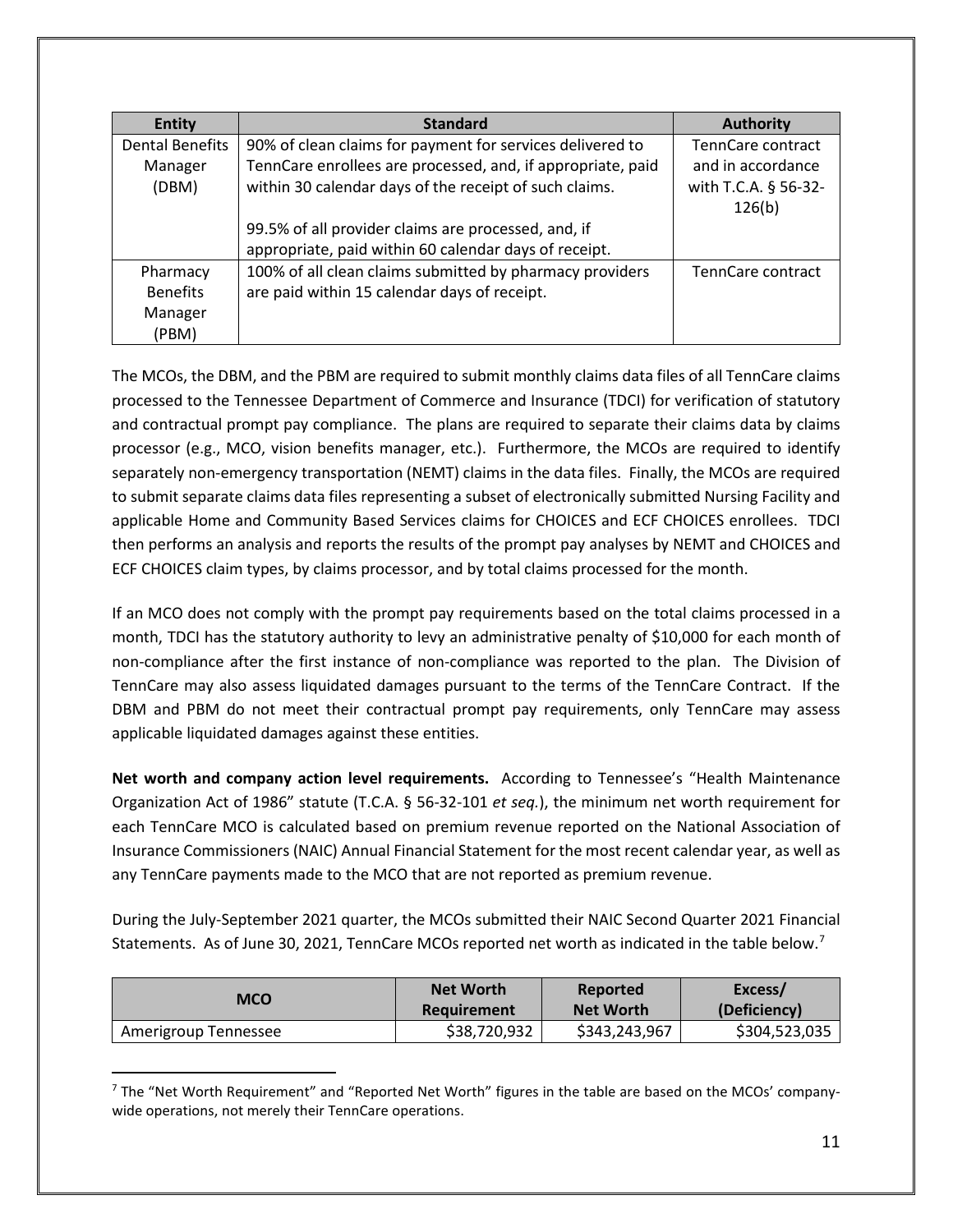| <b>MCO</b>                            | <b>Net Worth</b>   | Reported         | Excess/       |
|---------------------------------------|--------------------|------------------|---------------|
|                                       | <b>Requirement</b> | <b>Net Worth</b> | (Deficiency)  |
| UnitedHealthcare Plan of the River    | \$58,718,194       | \$683,632,431    | \$624,914,237 |
| Valley (UnitedHealthcare Community    |                    |                  |               |
| Plan)                                 |                    |                  |               |
| Volunteer State Health Plan (BlueCare | \$59,296,934       | \$578,612,889    | \$519,315,955 |
| & TennCare Select)                    |                    |                  |               |

During the July-September 2021 quarter, the MCOs were also required to comply with Tennessee's "Risk-Based Capital for Health Organizations" statute (T.C.A. § 56-46-201 *et seq.*). Risk-based capital (RBC) involves a method of calculating the minimum amount of capital necessary for a health entity to support its overall business operations depending on its size and risk profile. A health entity with a higher amount of risk is required to hold a higher amount of capital. The RBC statute gives TDCI the authority and mandate to use preventive and corrective measures that vary depending on the amount of capital deficiency indicated by the RBC calculations. A "Company Action Level" deficiency (defined at T.C.A. § 56- 46-203(a)) would require the submission of a plan to correct the entity's capital deficiency.

All TennCare MCOs met their minimum net worth requirements and Company Action Level requirements as of June 30, 2021.

## **Success of Fraud Detection and Prevention**

The mission of the Tennessee Office of Inspector General (OIG) is to identify, investigate, prosecute, and arrest persons who commit fraud or abuse against the TennCare program and to recoup money owed to the State of Tennessee.The OIG receives case information from a variety of sources, including local law enforcement, the Division of TennCare, Health Related Boards, the Department of Human Services (DHS), other State agencies, health care providers, MCCs, and the general public via the OIG website, fax, written correspondence, and phone calls to the OIG hotline. Cases adjudicated during a particular fiscal year may have no relationship to dates of arrest during the same year. Selected statistics for the first quarter of Fiscal Year 2022 furnished for this report by the OIG are as follows:

| <b>Fraud and Abuse Allegations</b>                           | <b>First Quarter FY 2022</b> |
|--------------------------------------------------------------|------------------------------|
| <b>Fraud Allegations</b>                                     | 233                          |
| Abuse Allegations*                                           | 542                          |
| <b>Arrest/Conviction/Judicial Diversion</b><br><b>Totals</b> | <b>First Quarter FY 2022</b> |
| Arrests                                                      | 14                           |
|                                                              |                              |
| Convictions                                                  | 4                            |

*\* Abuse cases may be referred to the appropriate Managed Care Contractor (MCC), the Division of TennCare, or DHS for further review/action.*